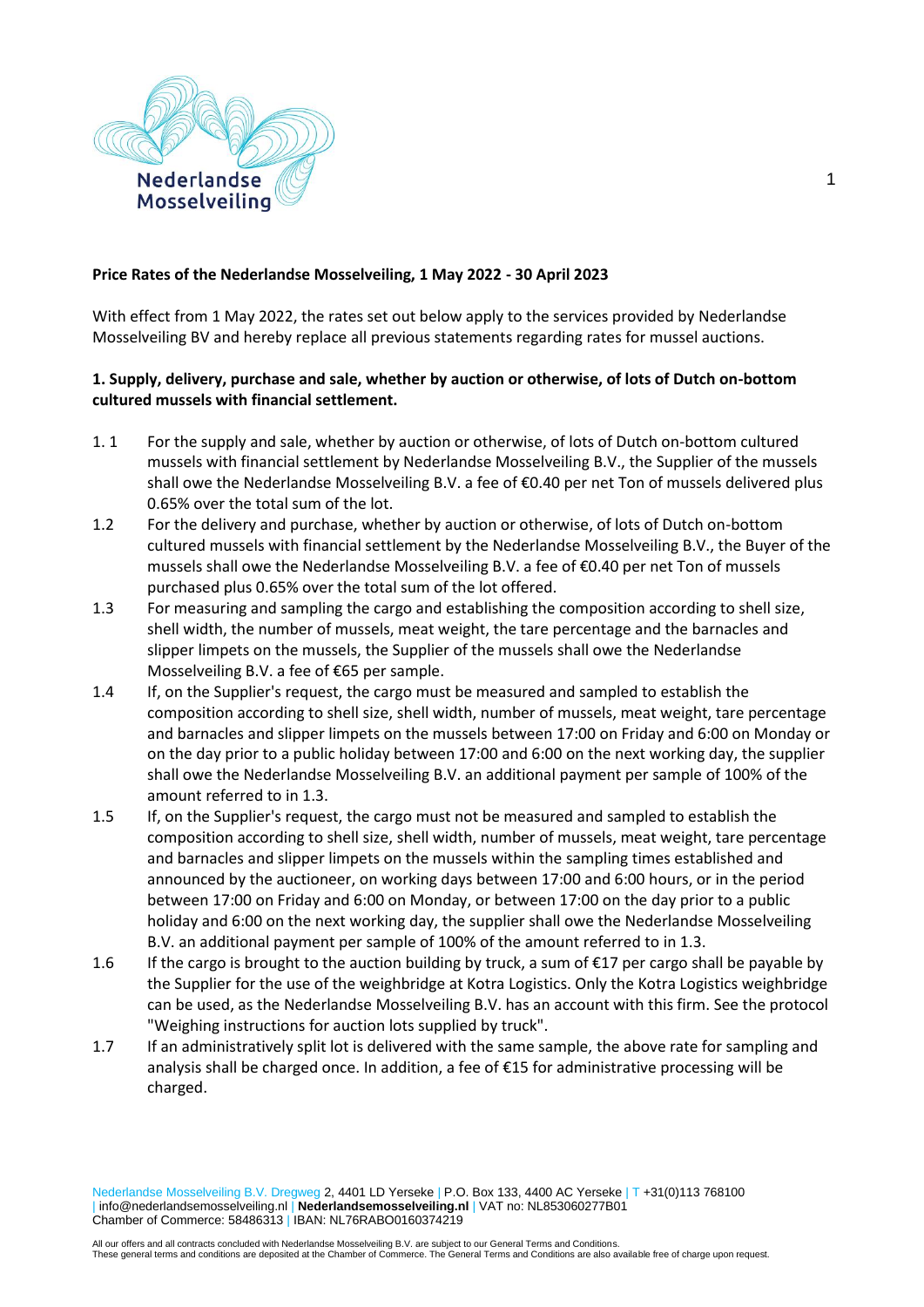

### **2. Services for lots of Dutch on-bottom cultured mussels without auctioning and financial settlement.**

- 2.1 For services arising from the lease agreement with regard to valuation, the Supplier of Dutch onbottom cultured mussels shall owe the Nederlandse Mosselveiling B.V. a fee of €0.80 per net Ton of mussels delivered plus 1.3% over the total sum of the lot.
- 2.2 For measuring and sampling the cargo on working days between 6:00 a.m. and 17:00, the Supplier of the Dutch on-bottom cultured mussels shall owe the Nederlandse Mosselveiling B.V. a fee of €20 per sample.
- 2.3 To establish composition according to shell size, shell width, number of mussels, meat weight, tare percentage and barnacles and slipper limpets on the mussels on working days between 6:00 and 17:00, the Supplier shall pay the Nederlandse Mosselveiling B.V. a fee of €45 per sample*.*
- 2.4 If, on the Supplier's request, the cargo is measured and sampled to determine the composition according to shell size, shell width, number of mussels, meat weight, tare percentage and barnacles and slipper limpets on the mussels on working days between 17:00 and 6:00, or in the period between 17:00 on Friday and 6:00 on Monday, or between 17:00 hours on the day prior to a public holiday and 6:00 hours on the next working day, the Supplier shall owe the Nederlandse Mosselveiling B.V. an additional payment of 100% of the amount referred to in 2.2 and 2.3.
- 2.5 If an administratively split lot is delivered using the same sample, the above rate for sampling and analysis shall be charged once. In addition, a fee of €15 for administrative processing will be charged.

# **3. Supply, delivery, purchase and sale, whether by auction or otherwise, of lots of rope farmed or imported mussels with financial settlement.**

- 3.1 For the supply and sale, whether by auction or otherwise, of lots of rope farmed or imported mussels with financial settlement by Nederlandse Mosselveiling B.V., the Supplier of the mussels shall owe the Nederlandse Mosselveiling B.V. a fee of €0.40 per net Ton of mussels delivered plus 0.65% over the total sum of the lot.
- 3.2 For measuring and sampling the cargo and establishing the composition according to shell size, shell width, the number of mussels, meat weight, the tare percentage and the barnacles and slipper limpets on the mussels, the Supplier of the mussels shall owe the Nederlandse Mosselveiling B.V. a fee of €65 per sample.
- 3.3 If, on the Supplier's request, the cargo must be measured and sampled to establish the composition according to shell size, shell width, number of mussels, meat weight, tare percentage and barnacles and slipper limpets on the mussels between 17:00 on Friday and 6:00 on Monday or on the day prior to a public holiday between 17:00 and 6:00 on the next working day, the supplier shall owe the Nederlandse Mosselveiling B.V. an additional payment per sample of 100% of the amount referred to in 1.3.

Nederlandse Mosselveiling B.V. Dregweg 2, 4401 LD Yerseke | P.O. Box 133, 4400 AC Yerseke | T +31(0)113 768100 | info@nederlandsemosselveiling.nl | **Nederlandsemosselveiling.nl** | VAT no: NL853060277B01 Chamber of Commerce: 58486313 | IBAN: NL76RABO0160374219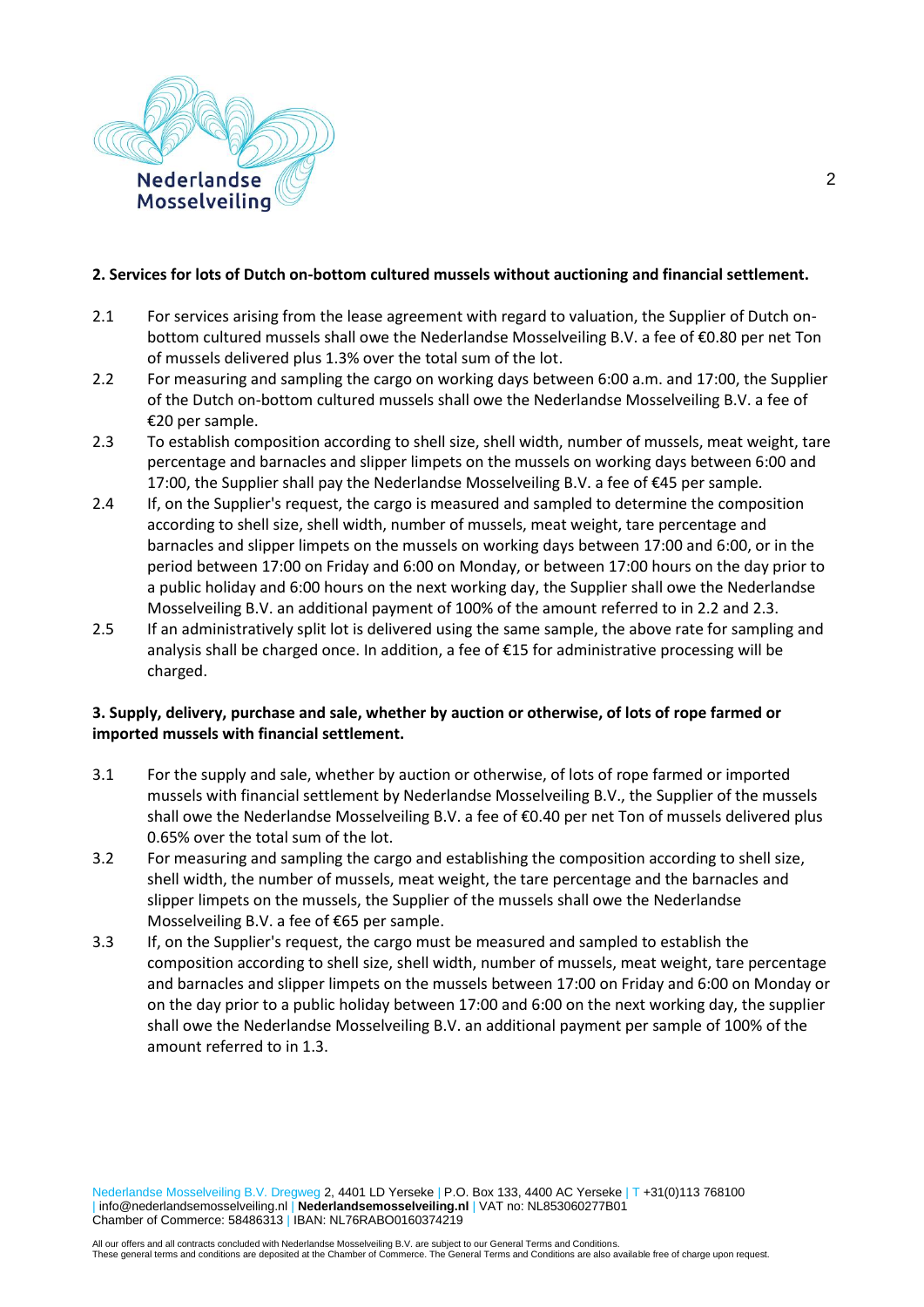

- 3.4 If, on the Supplier's request, the cargo must not be measured and sampled to establish the composition according to shell size, shell width, number of mussels, meat weight, tare percentage and barnacles and slipper limpets on the mussels within the sampling times established and announced by the auctioneer, on working days between 17:00 and 6:00 hours, or in the period between 17:00 on Friday and 6:00 on Monday, or between 17:00 on the day prior to a public holiday and 6:00 on the next working day, the supplier shall owe the Nederlandse Mosselveiling B.V. an additional payment per sample of 100% of the amount referred to in 1.3.
- 3.5 If the cargo is brought to the auction building by truck, a sum of €17 per cargo shall be payable by the Supplier for the use of the weighbridge at Kotra Logistics. Only the Kotra Logistics weighbridge can be used, as the Nederlandse Mosselveiling B.V. has an account with this firm. See the protocol "Weighing instructions for auction lots supplied by truck".
- 3.6 If an administratively split lot is delivered with the same sample, the above rate for sampling and analysis shall be charged once. In addition, a fee of €15 for administrative processing will be charged.

### **4. Providing import, service and test services for lots of mussels**

- 4.1 For measuring and sampling the cargo on working days between 6:00 and 17:00, the Supplier of the lot shall pay the Nederlandse Mosselveiling B.V. a fee of €20 per sample*.*
- 4.2 For establishing the tare percentage of a lot delivered on working days between 6:00 and 17:00, the supplier of the mussels shall pay the Nederlandse Mosselveiling B.V. a fee of €10 per sample.
- 4.3 For establishing the composition in terms of shell size, shell width, number of mussels and the presence of barnacles and slipper limpets in a lot offered on working days between 6:00 and 17:00, the Supplier of the mussels shall pay the Nederlandse Mosselveiling B.V. a fee of €25 per sample*.*
- 4.4 For establishing the meat weight of a lot delivered on working days between 6:00 and 17:00, the Supplier of the mussels shall pay the Nederlandse Mosselveiling B.V. a fee of €10 per sample*.*
- 4.5 If, on the Supplier's request, the cargo is measured and sampled to determine the tare percentage, composition according to shell size, shell width, number of mussels and barnacles and slipper limpets on the mussels, and establish the meat weight of a lot on working days between 17:00 and 6:00, or in the period between 17:00 on Friday and 6:00 on Monday, or between 17:00 on the day prior to a public holiday and 6:00 on the next working day, the supplier shall owe the Nederlandse Mosselveiling B.V. an additional payment of 100% of the amounts referred to in 4.1, 4.2, 4.3 and 4.4.
- 4.6 No fees are payable for test sampling during the inspection days for the sector.

Nederlandse Mosselveiling B.V. Dregweg 2, 4401 LD Yerseke | P.O. Box 133, 4400 AC Yerseke | T +31(0)113 768100 | info@nederlandsemosselveiling.nl | **Nederlandsemosselveiling.nl** | VAT no: NL853060277B01 Chamber of Commerce: 58486313 | IBAN: NL76RABO0160374219